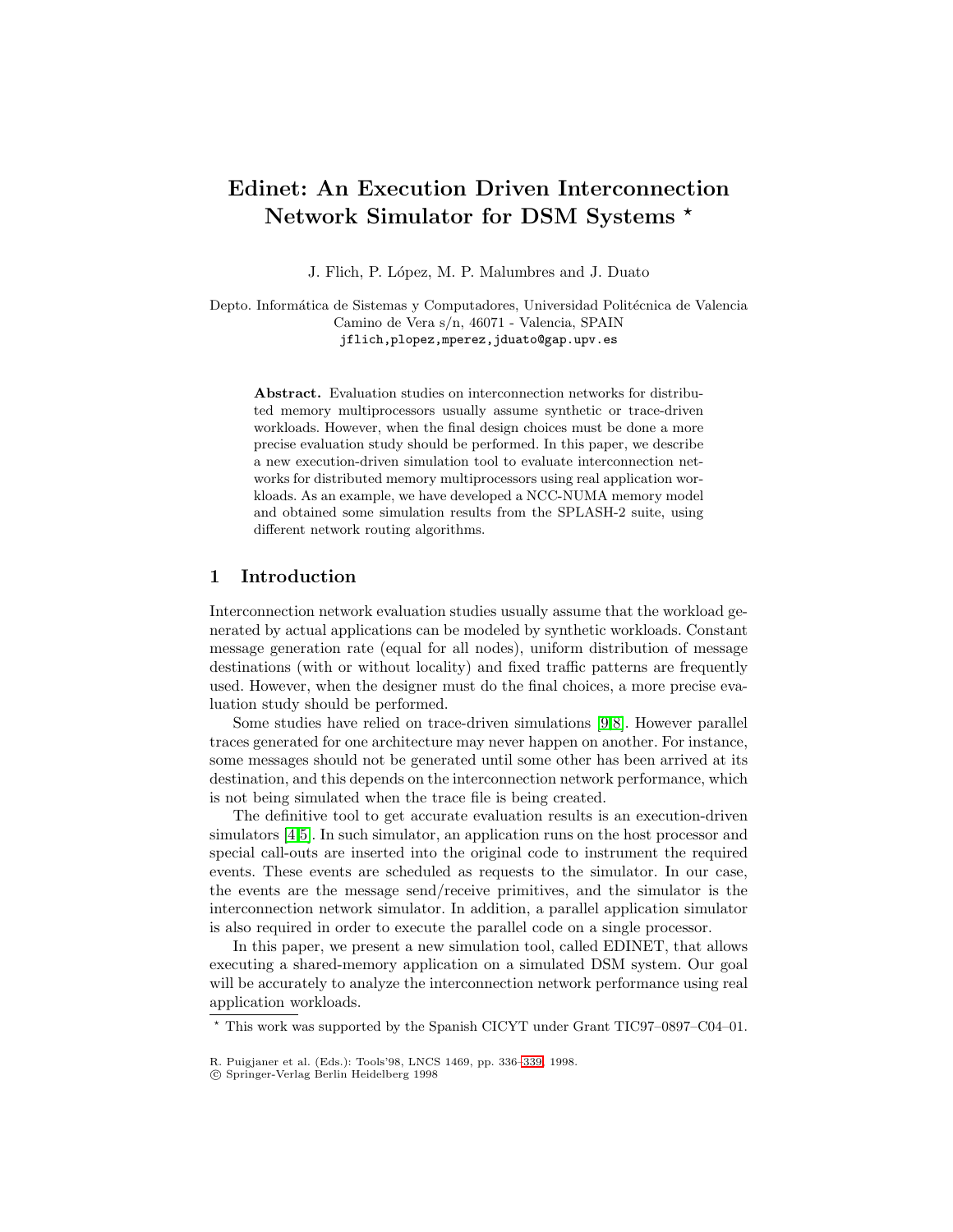## **2 Edinet**

The EDINET simulator is composed of two simulators. The first one is Limes [\[5\]](#page-3-0), an execution driven simulator that allows parallel program execution and models the memory subsystem. The second one is the interconnection network simulator (NetSim) that we have already used in several evaluation studies [\[3,6\]](#page-3-0). The memory simulator part of Limes (MemSim) simulates the memory subsystem sending requests to NetSim in order to simulate the advance of messages.

MemSim drives the network simulator using the following commands: In $itNetSim$  (starts the simulation process), *InsertRequest* (injects a new message into the network), Simulate (simulates from the last simulated time to the actual simulation time), *EndNetSim* (ends the simulation and collects statistics). On the other hand, NetSim issues the following commands to MemSim: MessageArrived (a message has just arrived at its destination node), TimeSimulated (the requested time has just been simulated).

The memory simulator controls the applications threads. When it needs to send a request into the network, the involved thread is stalled until all the messages due to the request has been completed.

## **3 Performance Evaluation**

In this section we present some simulation results for a DSM system with a NCC-NUMA memory model [\[7\]](#page-3-0). Data distribution and process allocation are crucial in this model. In fact, some SPLASH-2 [\[1\]](#page-3-0) applications recall that good distribution has great impact on performance. In addition, each process should be assigned to the proper processor in order to improve data locality. The best data distribution and process allocation strategies have been used in the evaluation.

The interconnection network is a 64-node wormhole switched bidirectional k-ary 2-cube. Three routing algorithms have been compared: deterministic, partially adaptive and fully adaptive. These routing algorithms were proposed in [\[3,2\]](#page-3-0). The PRAM (Perfect RAM) model is also evaluated for comparison purposes. In this model, each request served in only one cycle. Thus, we will use PRAM results as an approximation of an ideal memory subsystem and interconnection network.

Different complexity problems for OCEAN and FFT applications (SPLASH-2) are simulated. Each process is assigned to one single processor.

Performance evaluation is mainly done by means of application execution time. Taking into account that initialization phase can not be paralellized, we will not include it in the evaluation. This approach is also used in [\[1\]](#page-3-0).

#### **3.1 Simulation Results**

Figure [1](#page-2-0) shows the execution time for the OCEAN application. The partially adaptive routing algorithm improves performance by almost a 40 % with respect to the deterministic one. The fully adaptive routing algorithm outperforms both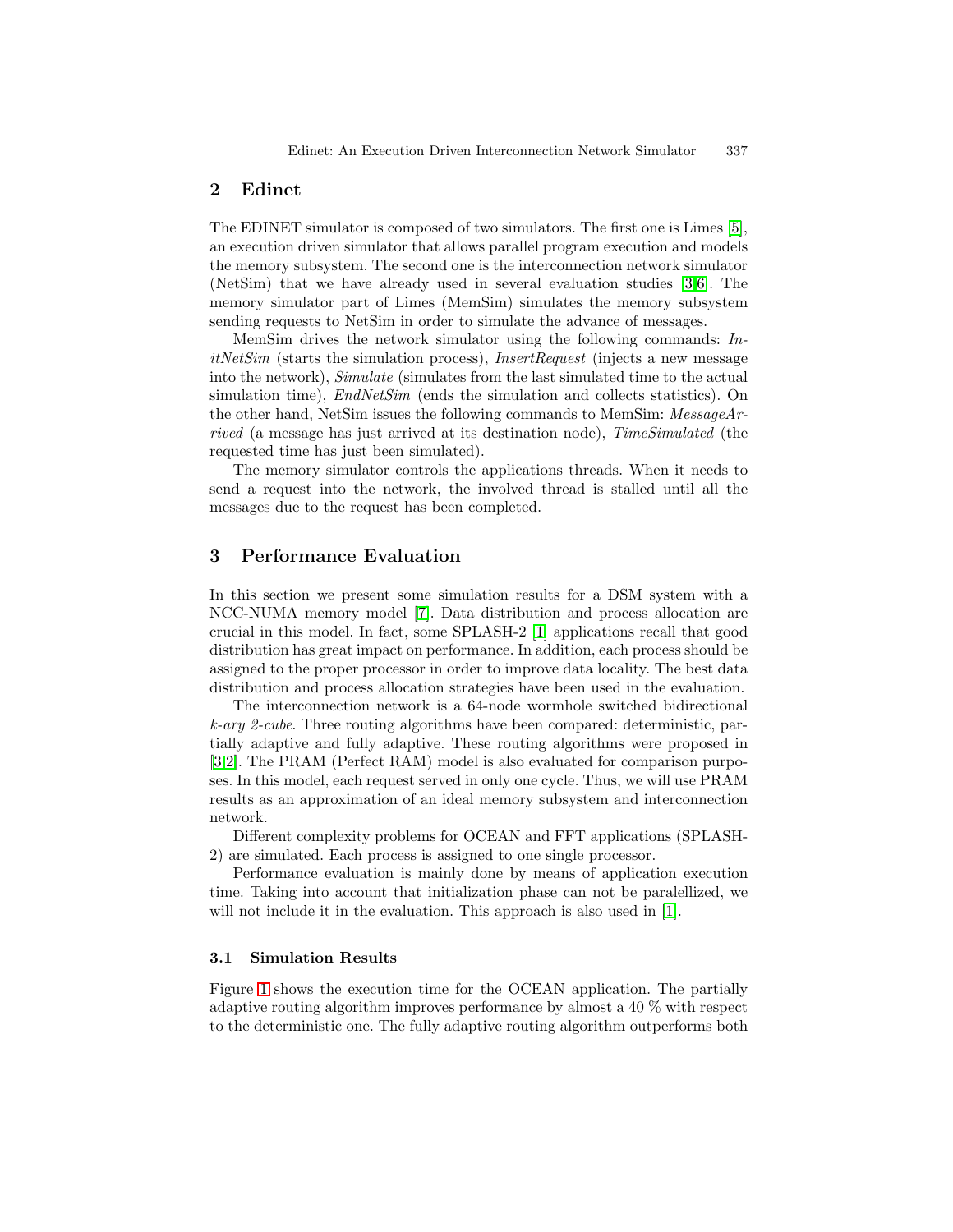<span id="page-2-0"></span>

**Fig. 3.** Throughput for OCEAN.

**Fig. 4.** Average latency for OCEAN.

the deterministic and partially adaptive one, reducing execution time by 70 % and 20 % respectively. However, the execution time achieved by the fully adaptive routing algorithm is still far from the PRAM model (by a factor of 7, approx.). Remember that the memory model considered is highly inefficient, as it does not cache remote requests.

Figure 2 shows the execution time for the FFT application. Partially adaptive reduces execution time by a 30 % over deterministic routing. Although fully adaptive routing slightly improves over partially adaptive routing, the improvement is smaller than in OCEAN. This behavior is due to the fact that the FFT application does not generate so many traffic as OCEAN does, so that the greater routing flexibility offered by fully adaptive routing is useless.

As figure 3 shows, OCEAN application generates very low network traffic rate. The maximum network throughput is reached with the fully adaptive routing algorithm at the highest complexity (0.06 flits/node/cycle). As known, the network bisection bandwidth limit is more than one order of magnitude higher. It is important to note that only a single process is assigned to each network node and a sequential consistency memory model has been assumed. Thus, global message injection is limited to 64 (the number of nodes) messages at a time. Figure 4 shows differences between the average latencies achieved by each of the routing algorithms for OCEAN application. When using adaptive routing, the improvement on the application execution time is given by the combination of lower contention and higher network bandwidth. The analysis of throughput and latency for FFT (not shown) leads to similar results.